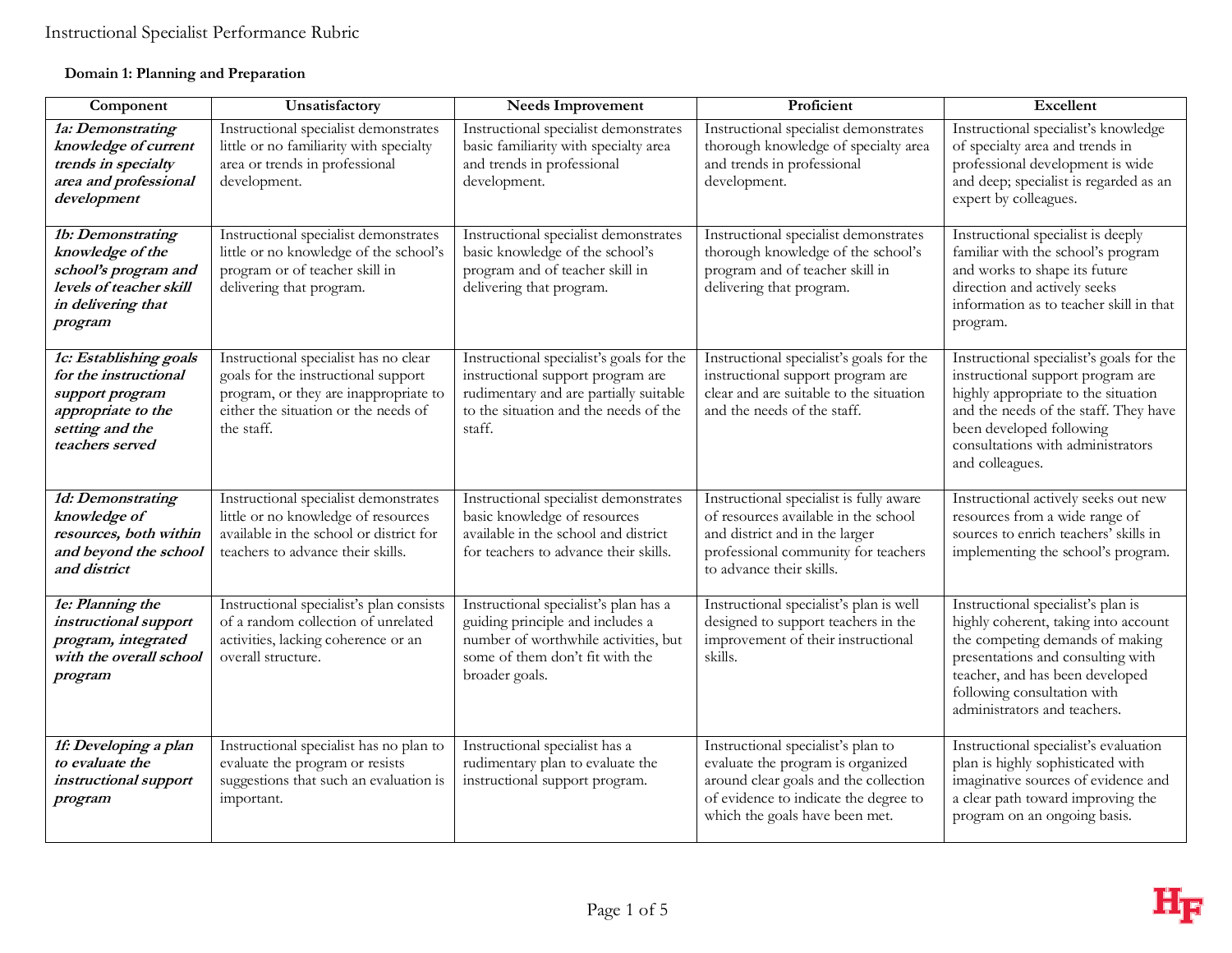## **Domain 2: The Environment**

| Component                                                                                           | Unsatisfactory                                                                                                                                                                                                                                                              | <b>Needs Improvement</b>                                                                                                                                      | Proficient                                                                                                                                               | Excellent                                                                                                                                                                                       |
|-----------------------------------------------------------------------------------------------------|-----------------------------------------------------------------------------------------------------------------------------------------------------------------------------------------------------------------------------------------------------------------------------|---------------------------------------------------------------------------------------------------------------------------------------------------------------|----------------------------------------------------------------------------------------------------------------------------------------------------------|-------------------------------------------------------------------------------------------------------------------------------------------------------------------------------------------------|
| 2a: Creating an<br>environment of trust<br>and respect                                              | Teachers are reluctant to request<br>assistance from the instructional<br>specialist, fearing that such a request<br>will be treated as a sign of deficiency.                                                                                                               | Relationships with the instructional<br>specialist are cordial; teachers don't<br>resist initiatives established by the<br>instructional specialist.          | Relationships with the instructional<br>specialist are respectful, with some<br>contacts initiated by teachers.                                          | Relationships with the instructional<br>specialist are highly respectful and<br>trusting, with many contacts initiated<br>by teachers.                                                          |
| 2b: Establishing a<br>culture of ongoing<br>instructional<br>improvement                            | Instructional specialist conveys the<br>sense that the work of improving<br>instruction is externally mandated<br>and is not important to school<br>improvement.                                                                                                            | Teachers do not resist the offerings<br>of support from the instructional<br>specialist.                                                                      | Instructional specialist promotes a<br>culture of professional inquiry in<br>which teachers seek assistance in<br>improving their instructional skills.  | Instructional specialist has<br>established a culture of professional<br>inquiry in which teachers initiate<br>projects to be undertaken with the<br>support of the specialist.                 |
| 2c: Establishing clear<br>procedures for<br>teachers to gain<br>access to instructional<br>support  | When teachers want to access<br>assistance from the instructional<br>specialist, they are not sure how to<br>go about it.                                                                                                                                                   | Some procedures (for example,<br>registering for workshops) are clear<br>to teachers, whereas others (for<br>example, receiving informal support)<br>are not. | Instructional specialist has established<br>clear procedures for teachers to use in<br>gaining access to support.                                        | Procedures for access to<br>instructional support are clear to all<br>teachers and have been developed<br>following consultation with<br>administrators and teachers.                           |
| 2d: Establishing and<br>maintaining norms of<br>behavior for<br>professional<br><i>interactions</i> | No norms of professional conduct<br>have been established; teachers are<br>frequently disrespectful in their<br>interactions with one another.                                                                                                                              | Instructional specialist's efforts to<br>establish norms of professional<br>conduct are partially successful.                                                 | Instructional specialist has established<br>clear norms of mutual respect for<br>professional interaction.                                               | Instructional specialist has<br>established clear norms of mutual<br>respect for professional interaction.<br>Teachers ensure that their colleagues<br>adhere to these standards of<br>conduct. |
| 2e: Organizing<br>physical space for<br>workshops or training                                       | Instructional specialist makes poor<br>use of the physical environment,<br>resulting in poor access by some<br>participants, time lost due to poor<br>use of training equipment, or little<br>alignment between the physical<br>arrangement and the workshop<br>activities. | The physical environment does not<br>impede workshop activities.                                                                                              | Instructional specialist makes good<br>use of the physical environment,<br>resulting in engagement of all<br>participants in the workshop<br>activities. | Instructional specialist makes highly<br>effective use of the physical<br>environment, with teachers<br>contributing to the physical<br>arrangement.                                            |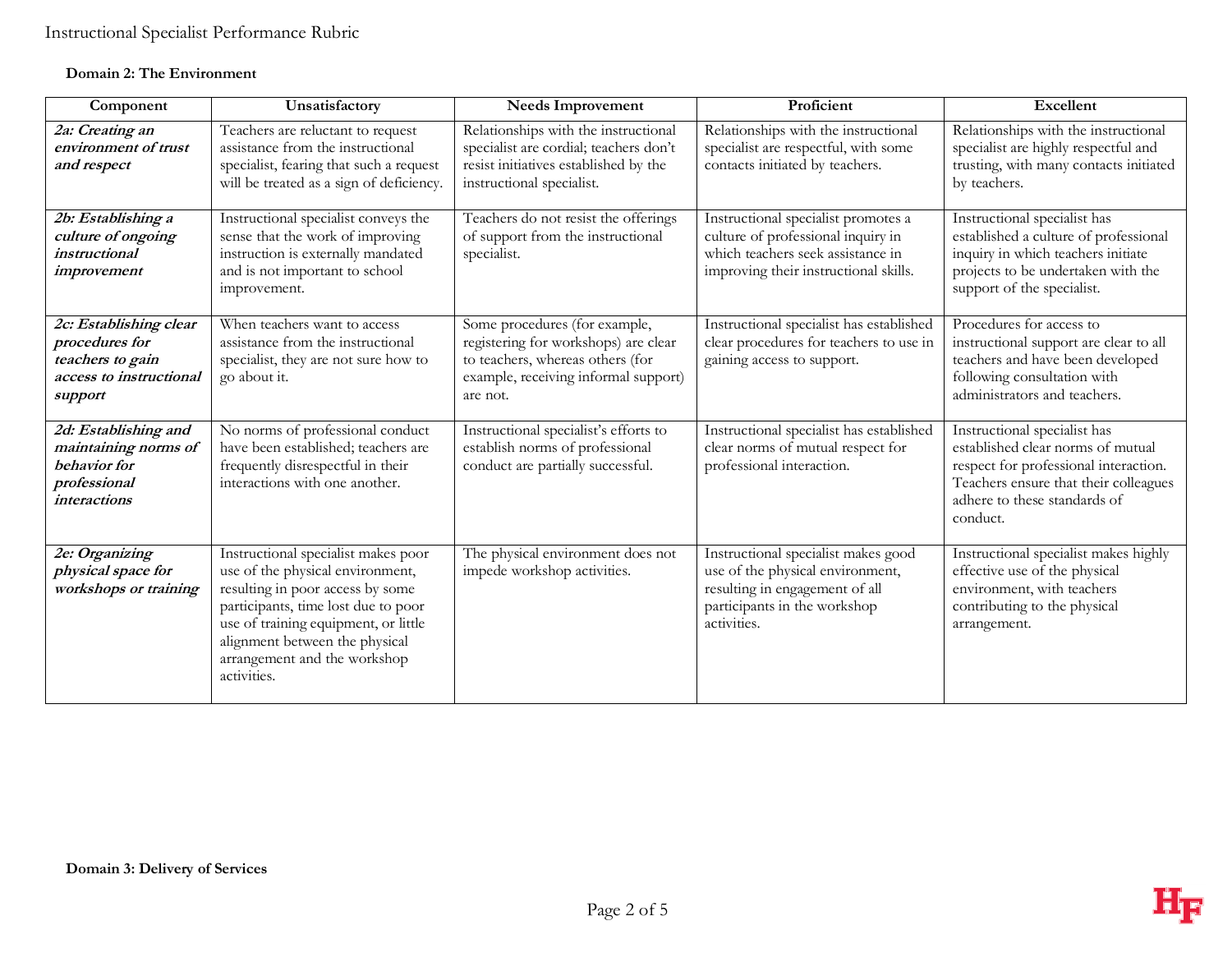| Component                                                                                 | Unsatisfactory                                                                                                                                        | <b>Needs Improvement</b>                                                                                                                                                                         | Proficient                                                                                                                                                         | <b>Excellent</b>                                                                                                                                                                                                                                          |
|-------------------------------------------------------------------------------------------|-------------------------------------------------------------------------------------------------------------------------------------------------------|--------------------------------------------------------------------------------------------------------------------------------------------------------------------------------------------------|--------------------------------------------------------------------------------------------------------------------------------------------------------------------|-----------------------------------------------------------------------------------------------------------------------------------------------------------------------------------------------------------------------------------------------------------|
| 3a: Collaborating with<br>teachers in the design<br>of instructional units<br>and lessons | Instructional specialist declines to<br>collaborate with classroom teachers<br>in the design of instructional lessons<br>and units.                   | Instructional specialist collaborates<br>with classroom teachers in the design<br>of instructional lessons and units<br>when specifically asked to do so.                                        | Instructional specialist initiates<br>collaboration with classroom teachers<br>in the design of instructional lessons<br>and units.                                | Instructional specialist initiates<br>collaboration with classroom<br>teachers in the design of instructional<br>lessons and units, locating additional<br>resources from sources outside the<br>school.                                                  |
| 3b: Engaging teachers<br>in learning new<br>instructional skills                          | Teachers decline opportunities to<br>engage in professional learning.                                                                                 | Instructional specialist's efforts to<br>engage teachers in professional<br>learning are partially successful, with<br>some participating.                                                       | All teachers are engaged in acquiring<br>new instructional skills.                                                                                                 | Teachers are highly engaged in<br>acquiring new instructional skills and<br>take initiative in suggesting new areas<br>for growth.                                                                                                                        |
| 3c: Sharing expertise<br>with staff                                                       | Instructional specialist's model<br>lessons and workshops are of poor<br>quality or are not appropriate to the<br>needs of the teachers being served. | The quality of the instructional<br>specialist's model lessons and<br>workshops is mixed, with some of<br>them being appropriate to the needs<br>of the teachers being served.                   | The quality of the instructional<br>specialist's model lessons and<br>workshops is uniformly high and<br>appropriate to the needs of the<br>teachers being served. | The quality of the instructional<br>specialist's model lessons and<br>workshops is uniformly high and<br>appropriate to the needs of the<br>teachers being served. The<br>instructional specialist conducts<br>extensive follow-up work with<br>teachers. |
| 3d: Locating resources<br>for teachers to support<br><i>instructional</i><br>improvement  | Instructional specialist fails to locate<br>resources for instructional<br>improvement for teachers, even<br>when specifically requested to do so.    | Instructional specialist's efforts to<br>locate resources for instructional<br>improvement for teachers are<br>partially successful, reflecting<br>incomplete knowledge of what is<br>available. | Instructional specialist locates<br>resources for instructional<br>improvement for teachers when asked<br>to do so.                                                | Instructional specialist is highly<br>proactive in locating resources for<br>instructional improvement for<br>teachers, anticipating their needs.                                                                                                         |
| 3e: Demonstrating<br>flexibility and<br>responsiveness                                    | Instructional specialist adheres to his<br>plan, in spite of evidence of its<br>inadequacy.                                                           | Instructional specialist makes modest<br>changes in the support program<br>when confronted with evidence of<br>the need for change.                                                              | Instructional specialist makes<br>revisions to the support program<br>when it is needed.                                                                           | Instructional specialist is continually<br>seeking ways to improve the support<br>program and makes changes as<br>needed in response to student,<br>parent or teacher input.                                                                              |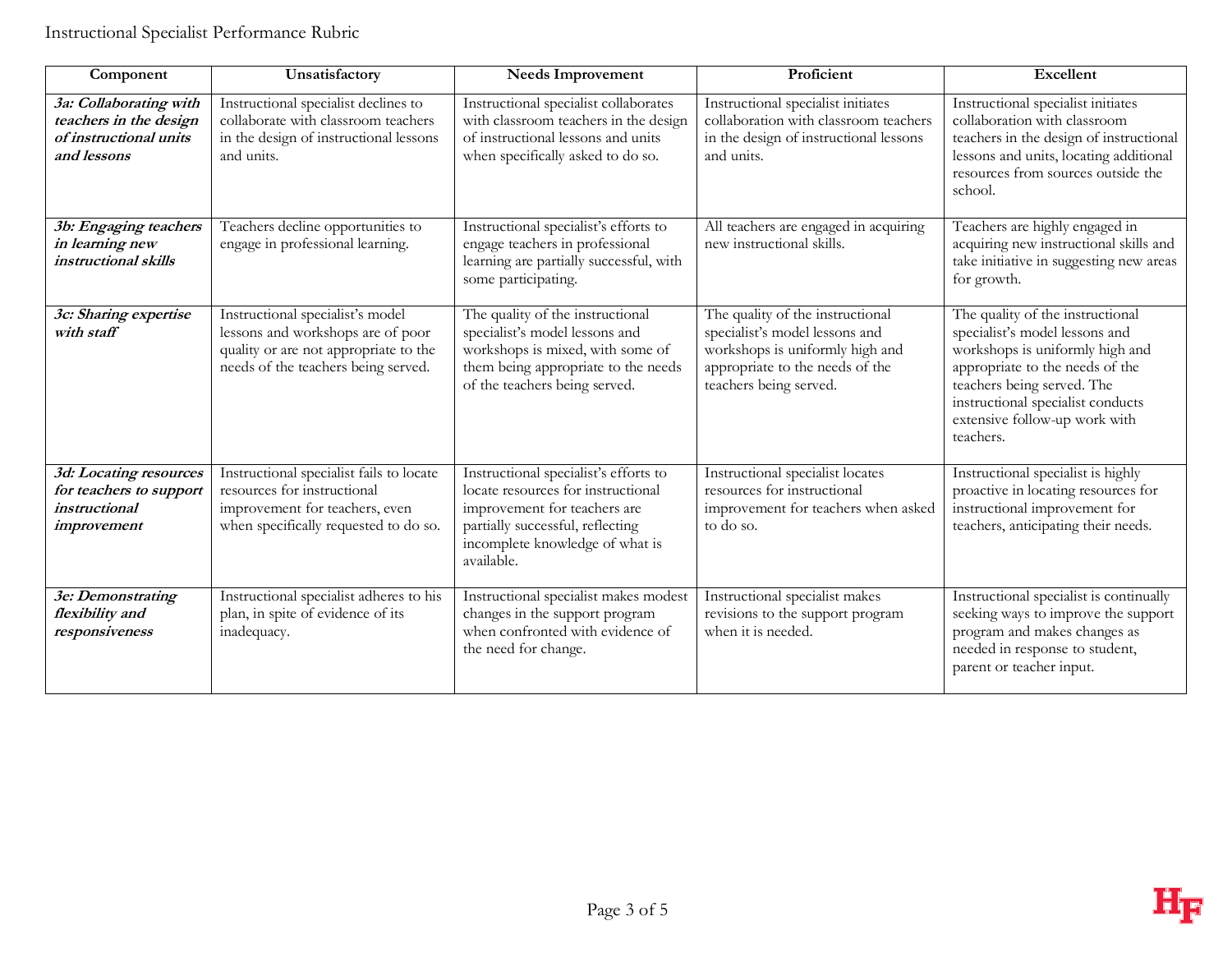## **Domain 4: Professional Responsibilities**

| Component                                                                     | Unsatisfactory                                                                                                                                                                           | <b>Needs Improvement</b>                                                                                                                                                                                     | Proficient                                                                                                                                                                                                                                                                           | Excellent                                                                                                                                                                                                                                                                           |
|-------------------------------------------------------------------------------|------------------------------------------------------------------------------------------------------------------------------------------------------------------------------------------|--------------------------------------------------------------------------------------------------------------------------------------------------------------------------------------------------------------|--------------------------------------------------------------------------------------------------------------------------------------------------------------------------------------------------------------------------------------------------------------------------------------|-------------------------------------------------------------------------------------------------------------------------------------------------------------------------------------------------------------------------------------------------------------------------------------|
| 4a: Reflecting on<br>practice                                                 | Instructional specialist does not<br>reflect on practice, or the reflections<br>are inaccurate or self-serving.                                                                          | Instructional specialist's reflection on<br>practice is moderately accurate and<br>objective without citing specific<br>examples and with only global<br>suggestions as to how it might be<br>improved.      | Instructional specialist's reflection<br>provides an accurate and objective<br>description of practice, citing specific<br>positive and negative characteristics.<br>Instructional specialist makes some<br>specific suggestions as to how the<br>support program might be improved. | Instructional specialist's reflection is<br>highly accurate and perceptive, citing<br>specific examples. Instructional<br>specialist draws on an extensive<br>repertoire to suggest alternative<br>strategies, accompanied by a<br>prediction of the likely consequence<br>of each. |
| 4b: Preparing and<br>submitting budgets<br>and reports                        | Instructional specialist does not<br>follow established procedures for<br>preparing budgets and submitting<br>reports. Reports are routinely late.                                       | Instructional specialist's efforts to<br>prepare budgets are partially<br>successful, anticipating most<br>expenditures and following<br>established procedures. Reports are<br>sometimes submitted on time. | Instructional specialist's budgets are<br>complete, anticipating all expenditures<br>and following established procedures.<br>Reports are always submitted on time.                                                                                                                  | Instructional specialist anticipates<br>and responds to teacher needs when<br>preparing budgets, following<br>established procedures and<br>suggesting improvements to those<br>procedures. Reports are submitted<br>on time.                                                       |
| 4c: Coordinating work<br>with other<br>instructional<br>specialists           | Instructional specialist makes no<br>effort to collaborate with other<br>instructional specialists within the<br>district.                                                               | Instructional specialist responds<br>positively to the efforts of other<br>instructional specialists within the<br>district to collaborate.                                                                  | Instructional specialist initiates efforts<br>to collaborate with other instructional<br>specialists within the district.                                                                                                                                                            | Instructional specialist takes a<br>leadership role in coordinating<br>projects with other instructional<br>specialists within and beyond the<br>district.                                                                                                                          |
| 4d: Participating in a<br>professional<br>community                           | Instructional specialist's relationships<br>with colleagues are negative or self-<br>serving, and the specialist avoids<br>being involved in school and district<br>events and projects. | Instructional specialist's relationships<br>with colleagues are cordial, and the<br>specialist participates in school and<br>district events and projects when<br>specifically requested.                    | Instructional specialist participates<br>actively in school and district events<br>and projects and maintains positive<br>and productive relationships with<br>colleagues.                                                                                                           | Instructional specialist makes a<br>substantial contribution to school<br>and district events and projects and<br>assumes a leadership role with<br>colleagues.                                                                                                                     |
| 4e: Engaging in<br>professional<br>development                                | Instructional specialist does not<br>participate in professional-<br>development activities, even when<br>such activities are clearly needed for<br>the enhancement of skills.           | Instructional specialist's participation<br>in professional-development<br>activities is limited to those that are<br>convenient or are required.                                                            | Instructional specialist seeks out<br>opportunities for professional<br>development based on an individual<br>assessment of need.                                                                                                                                                    | Instructional specialist actively<br>pursues professional-development<br>opportunities and makes a<br>substantial contribution to the<br>profession through such activities as<br>participating state or national<br>conferences for other specialists.                             |
| 4f: Showing<br>professionalism,<br>including integrity<br>and confidentiality | Instructional specialist displays<br>dishonesty in interactions with<br>colleagues and violates norms of<br>confidentiality.                                                             | Instructional specialist is honest in<br>interactions with colleagues and<br>respects norms of confidentiality.                                                                                              | Instructional specialist displays high<br>standards of honesty and integrity in<br>interactions with colleagues and<br>respects norms of confidentiality.                                                                                                                            | Instructional specialist can be<br>counted on to hold the highest<br>standards of honesty and integrity<br>and takes a leadership role with<br>colleagues in respecting the norms of<br>confidentiality.                                                                            |